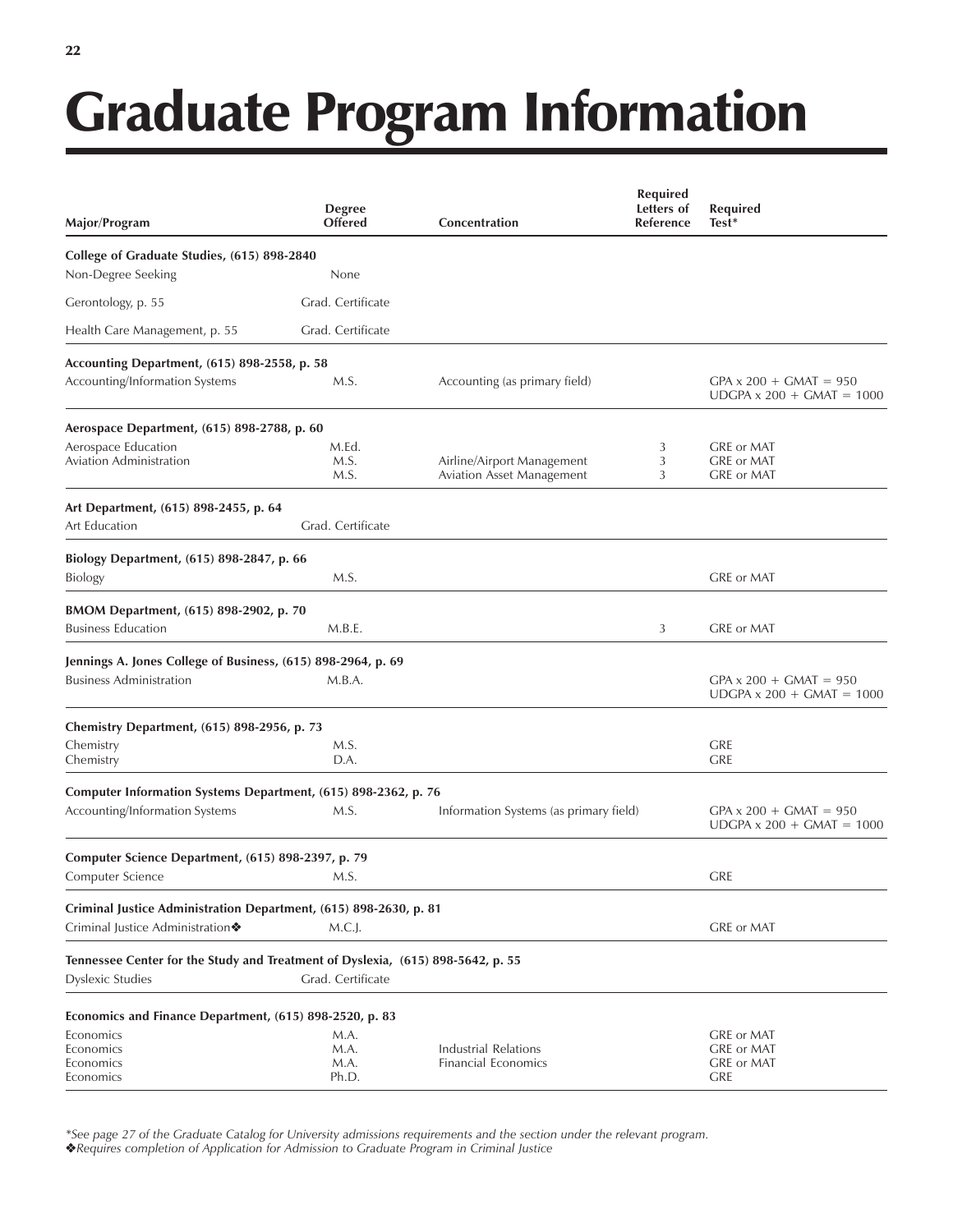## Graduate Program Information 23

| Major/Program                                                                    | <b>Degree</b><br><b>Offered</b> | Concentration                                     | <b>Required</b><br>Letters of<br>Reference | <b>Required</b><br>Test* |
|----------------------------------------------------------------------------------|---------------------------------|---------------------------------------------------|--------------------------------------------|--------------------------|
| Educational Leadership Department, (615) 898-2855, p. 90                         |                                 |                                                   |                                            |                          |
| Administration and Supervision                                                   | M.Ed.                           |                                                   | 3                                          | <b>GRE or MAT</b>        |
| Administration and Supervision                                                   | Ed.S.                           |                                                   | 3                                          | <b>GRE</b> or MAT        |
| Administration and Supervision                                                   | M.Ed.                           | Library Science                                   | 3                                          | GRE or MAT               |
| Curriculum and Instruction                                                       | M.Ed.                           | English as a Second Language                      | 3                                          | GRE or MAT or NTE        |
| Curriculum and Instruction                                                       | Ed.S.                           |                                                   | 3                                          | GRE or MAT               |
| Elementary and Special Education Department, (615) 898-2680, p. 96               |                                 |                                                   |                                            |                          |
| Reading                                                                          | M.Ed.                           |                                                   |                                            | GRE or MAT or NTE        |
| Curriculum and Instruction                                                       | M.Ed.                           | Early Childhood                                   |                                            | GRE or MAT or NTE        |
| Curriculum and Instruction                                                       | M.Ed.                           | Elementary School Education                       |                                            | GRE or MAT or NTE        |
| Curriculum and Instruction                                                       | Ed.S.                           | Elementary School Education                       |                                            | GRE or MAT               |
| Curriculum and Instruction                                                       | M.Ed.                           | Middle School Education                           |                                            | GRE or MAT or NTE        |
| Special Education                                                                | M.Ed.                           | Mildly/Moderately Disabled                        |                                            | GRE or MAT or NTE        |
| Special Education                                                                | M.Ed.                           | Preschool Disabled                                |                                            | GRE or MAT or NTE        |
| Special Education                                                                | M.Ed.                           | Severely/Profoundly Disabled                      |                                            | GRE or MAT or NTE        |
| Special Education<br>Adv. Studies in Teaching and Learning (RODP)                | M.Ed.<br>M.Ed.                  | Vision Disabilities<br>Childhood Literacy Reading |                                            | GRE or MAT or NTE        |
|                                                                                  |                                 |                                                   |                                            |                          |
| Engineering Technology and Industrial Studies Department, (615) 898-2776, p. 104 |                                 |                                                   |                                            |                          |
| Engineering Technology and Industrial Studies                                    | M.S                             | Engineering Technology                            |                                            | <b>GRE</b>               |
| Engineering Technology and Industrial Studies                                    | M.S.                            | Industrial Relations                              |                                            | <b>GRE</b>               |
| Engineering Technology and Industrial Studies                                    | M.S.                            | Occupational Health and Safety                    |                                            | <b>GRE</b>               |
| English Department, (615) 898-2573, p. 108                                       |                                 |                                                   |                                            |                          |
| English                                                                          | M.A.                            |                                                   | 3                                          | $GRE***$                 |
| English                                                                          | Ph.D.                           |                                                   | 3                                          | $GRE***$                 |
| Foreign Languages and Literatures Department, (615) 898-2981, p. 112             |                                 |                                                   |                                            |                          |
| Foreign Languages                                                                | M.A.T.                          | French                                            |                                            | <b>GRE</b>               |
| Foreign Languages                                                                | M.A.T.                          | Spanish                                           |                                            | <b>GRE</b>               |
| Foreign Languages                                                                | M.A.T.                          | German                                            |                                            | <b>GRE</b>               |
| Geosciences, (615) 898-2726, p. 115<br>Geoscience                                | Grad. Certificate               |                                                   |                                            |                          |
| HPERS Department, (615) 898-2811, p. 117                                         |                                 |                                                   |                                            |                          |
| Health, Physical Education, Recreation                                           | M.S.                            | Health                                            | 3                                          | <b>GRE</b> or MAT        |
| Health, Physical Education, Recreation                                           | M.S.                            | Physical Education                                | 3                                          | <b>GRE or MAT</b>        |
| Health, Physical Education, Recreation                                           | M.S.                            | Recreation                                        | 3                                          | <b>GRE</b> or MAT        |
| Health, Physical Education, Recreation                                           | M.S.                            | Sport Management                                  | 3                                          | GRE or MAT               |
| Exercise Science and Health Promotion                                            | M.S.                            |                                                   | 3                                          | GRE or MAT               |
| Human Performance                                                                | Ph.D.                           |                                                   | 3                                          | <b>GRE</b>               |
| History Department, (615) 898-2536, p. 126                                       |                                 |                                                   |                                            |                          |
| History                                                                          | M.A.                            |                                                   | 3                                          | <b>GRE</b>               |
| History                                                                          | M.A.                            | Public History                                    | 3                                          | <b>GRE</b>               |
| History                                                                          | $D.A.$ §                        |                                                   | 3                                          | <b>GRE</b>               |
| History                                                                          | D.A.s                           | <b>Historic Preservation</b>                      | 3                                          | <b>GRE</b>               |
| §D.A. is being phased out; proposal for Ph.D. in Public History pending          |                                 |                                                   |                                            |                          |
| Human Sciences Department, (615) 898-2884, p. 133                                |                                 |                                                   |                                            |                          |
| Human Sciences                                                                   | M.S.                            | Nutrition and Food Science                        |                                            | GRE or MAT               |
| Human Sciences                                                                   | M.S.                            | Child Development and Family Studies 3            |                                            | GRE or MAT               |
| College of Mass Communication, (615) 898-2813, p. 138                            |                                 |                                                   |                                            |                          |
| Mass Communication                                                               | M.S.                            |                                                   | 3                                          | <b>GRE</b>               |
|                                                                                  |                                 |                                                   |                                            |                          |

*\*See page 27 of the Graduate Catalog for University admissions requirements and the section under the relevant program. \*\*\*GRE scores = two of the following: verbal, analytical, subject*